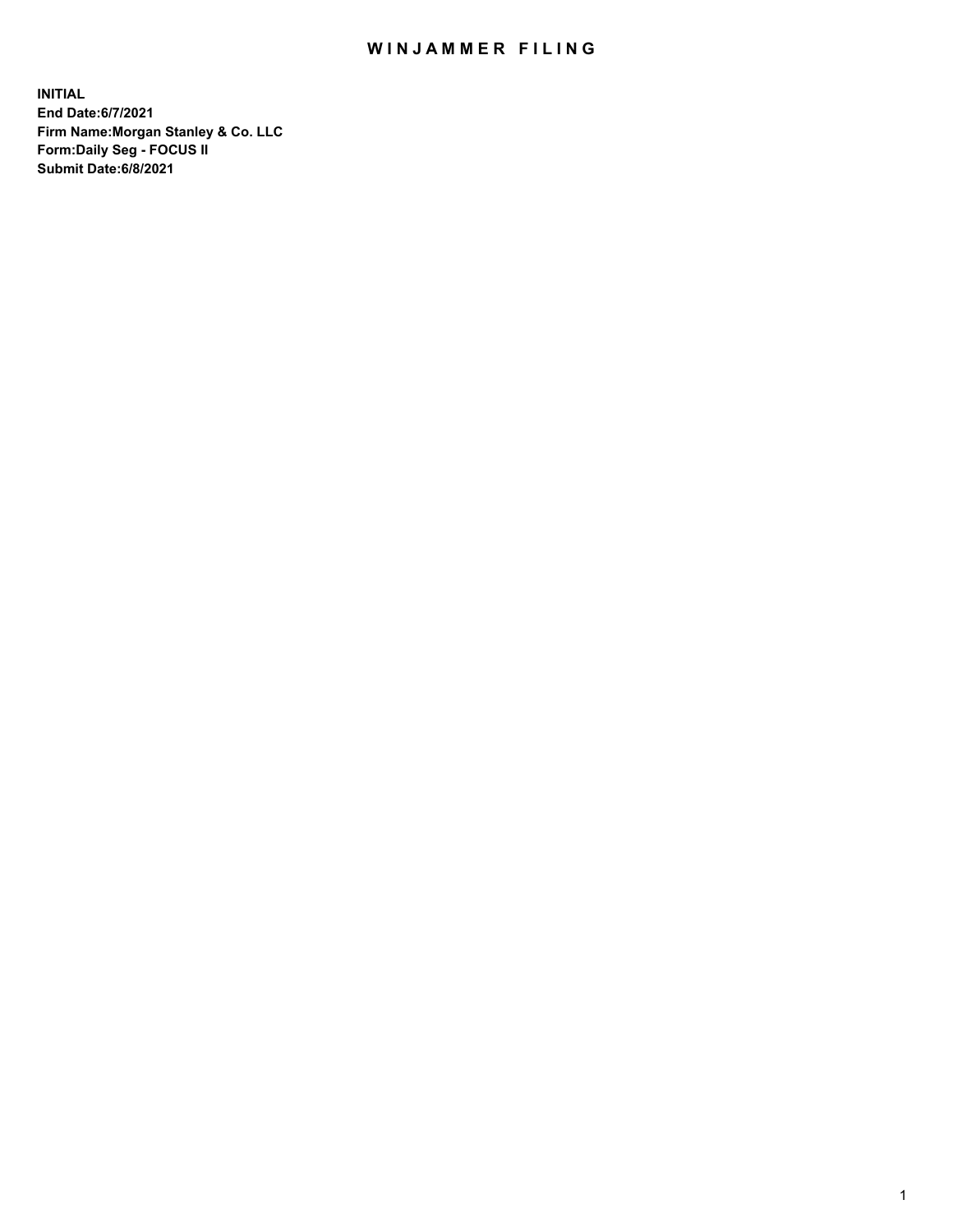**INITIAL End Date:6/7/2021 Firm Name:Morgan Stanley & Co. LLC Form:Daily Seg - FOCUS II Submit Date:6/8/2021 Daily Segregation - Cover Page**

| Name of Company                                                                                                                                                                                                                                                                                                                | Morgan Stanley & Co. LLC                                   |
|--------------------------------------------------------------------------------------------------------------------------------------------------------------------------------------------------------------------------------------------------------------------------------------------------------------------------------|------------------------------------------------------------|
| <b>Contact Name</b>                                                                                                                                                                                                                                                                                                            | <b>Ikram Shah</b>                                          |
| <b>Contact Phone Number</b>                                                                                                                                                                                                                                                                                                    | 212-276-0963                                               |
| <b>Contact Email Address</b>                                                                                                                                                                                                                                                                                                   | lkram.shah@morganstanley.com                               |
| FCM's Customer Segregated Funds Residual Interest Target (choose one):<br>a. Minimum dollar amount: ; or<br>b. Minimum percentage of customer segregated funds required:% ; or<br>c. Dollar amount range between: and; or<br>d. Percentage range of customer segregated funds required between:% and%.                         | 235,000,000<br><u>0</u><br><u>00</u><br>0 <sup>0</sup>     |
| FCM's Customer Secured Amount Funds Residual Interest Target (choose one):<br>a. Minimum dollar amount: ; or<br>b. Minimum percentage of customer secured funds required:%; or<br>c. Dollar amount range between: and; or<br>d. Percentage range of customer secured funds required between:% and%.                            | 140,000,000<br><u>0</u><br><u>0 0</u><br>0 Q               |
| FCM's Cleared Swaps Customer Collateral Residual Interest Target (choose one):<br>a. Minimum dollar amount: ; or<br>b. Minimum percentage of cleared swaps customer collateral required:% ; or<br>c. Dollar amount range between: and; or<br>d. Percentage range of cleared swaps customer collateral required between:% and%. | 92,000,000<br><u>0</u><br>0 <sup>0</sup><br>0 <sub>0</sub> |

Attach supporting documents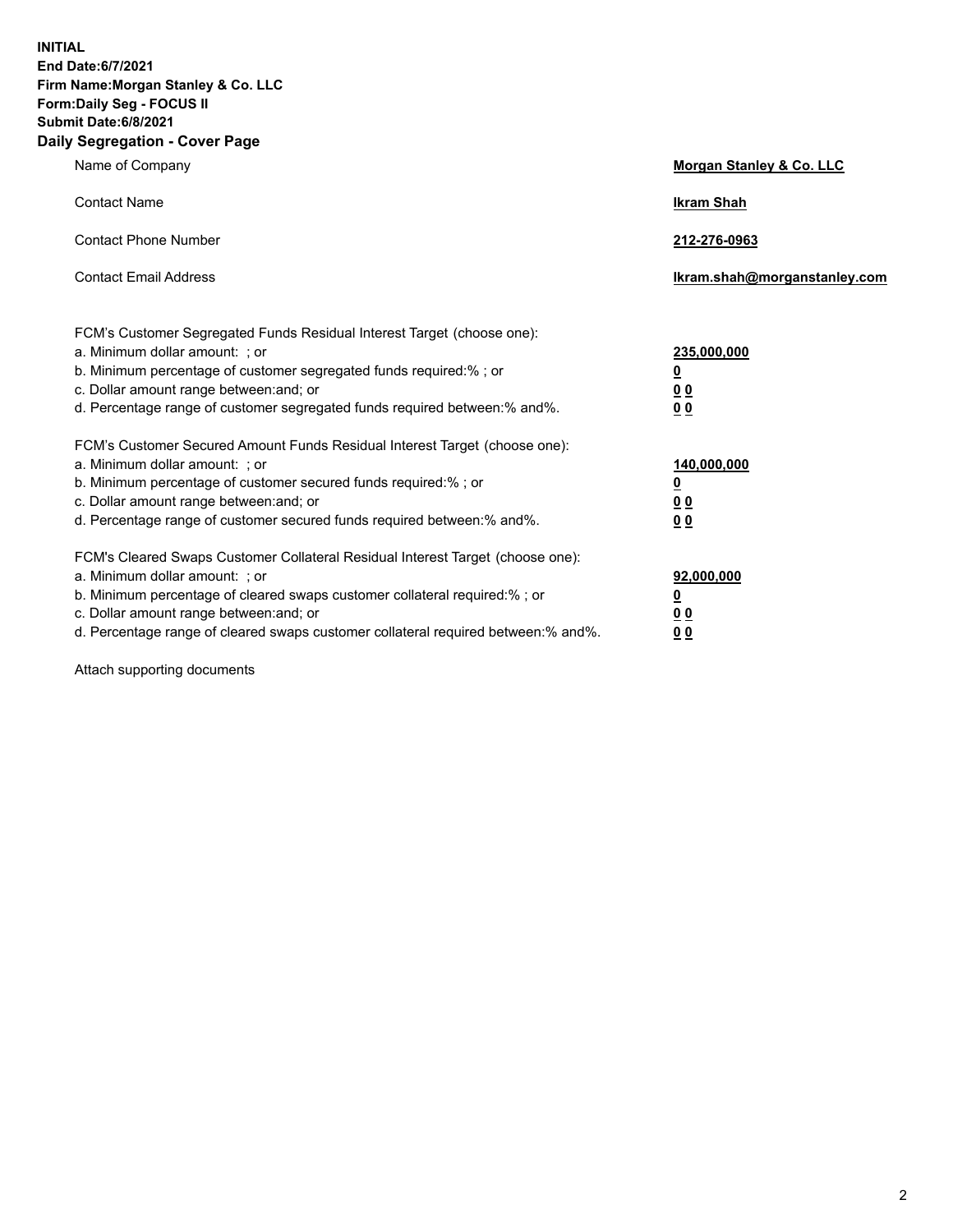## **INITIAL End Date:6/7/2021 Firm Name:Morgan Stanley & Co. LLC Form:Daily Seg - FOCUS II Submit Date:6/8/2021 Daily Segregation - Secured Amounts**

Foreign Futures and Foreign Options Secured Amounts Amount required to be set aside pursuant to law, rule or regulation of a foreign government or a rule of a self-regulatory organization authorized thereunder 1. Net ledger balance - Foreign Futures and Foreign Option Trading - All Customers A. Cash **4,442,148,067** [7315] B. Securities (at market) **2,174,474,456** [7317] 2. Net unrealized profit (loss) in open futures contracts traded on a foreign board of trade **1,216,492,311** [7325] 3. Exchange traded options a. Market value of open option contracts purchased on a foreign board of trade **290,994,094** [7335] b. Market value of open contracts granted (sold) on a foreign board of trade **-197,324,759** [7337] 4. Net equity (deficit) (add lines 1. 2. and 3.) **7,926,784,169** [7345] 5. Account liquidating to a deficit and account with a debit balances - gross amount **21,097,573** [7351] Less: amount offset by customer owned securities **-20,801,451** [7352] **296,122** [7354] 6. Amount required to be set aside as the secured amount - Net Liquidating Equity Method (add lines 4 and 5) 7. Greater of amount required to be set aside pursuant to foreign jurisdiction (above) or line 6. FUNDS DEPOSITED IN SEPARATE REGULATION 30.7 ACCOUNTS 1. Cash in banks A. Banks located in the United States **411,265,288** [7500] B. Other banks qualified under Regulation 30.7 **696,912,927** [7520] **1,108,178,215** 2. Securities A. In safekeeping with banks located in the United States **597,514,919** [7540] B. In safekeeping with other banks qualified under Regulation 30.7 **45,335,905** [7560] **642,850,824** 3. Equities with registered futures commission merchants A. Cash **17,125,113** [7580] B. Securities **0** [7590]

- C. Unrealized gain (loss) on open futures contracts **4,455,260** [7600]
- D. Value of long option contracts **0** [7610]
- E. Value of short option contracts **0** [7615] **21,580,373** [7620]
- 4. Amounts held by clearing organizations of foreign boards of trade
	- A. Cash **0** [7640]
	- B. Securities **0** [7650]
	- C. Amount due to (from) clearing organization daily variation **0** [7660]
	- D. Value of long option contracts **0** [7670]
	- E. Value of short option contracts **0** [7675] **0** [7680]
- 5. Amounts held by members of foreign boards of trade
	-
	-
	- C. Unrealized gain (loss) on open futures contracts **1,212,037,051** [7720]
	- D. Value of long option contracts **290,994,094** [7730]
	- E. Value of short option contracts **-197,324,759** [7735] **6,370,423,031**
- 6. Amounts with other depositories designated by a foreign board of trade **0** [7760]
- 7. Segregated funds on hand **0** [7765]
- 8. Total funds in separate section 30.7 accounts **8,143,032,443** [7770]
- 9. Excess (deficiency) Set Aside for Secured Amount (subtract line 7 Secured Statement Page 1 from Line 8)
- 10. Management Target Amount for Excess funds in separate section 30.7 accounts **140,000,000** [7780]
- 11. Excess (deficiency) funds in separate 30.7 accounts over (under) Management Target **75,952,152** [7785]

**0** [7305]

**7,927,080,291** [7355]

## **7,927,080,291** [7360]

[7530]

[7570]

 A. Cash **3,533,093,012** [7700] B. Securities **1,531,623,633** [7710] [7740] **215,952,152** [7380]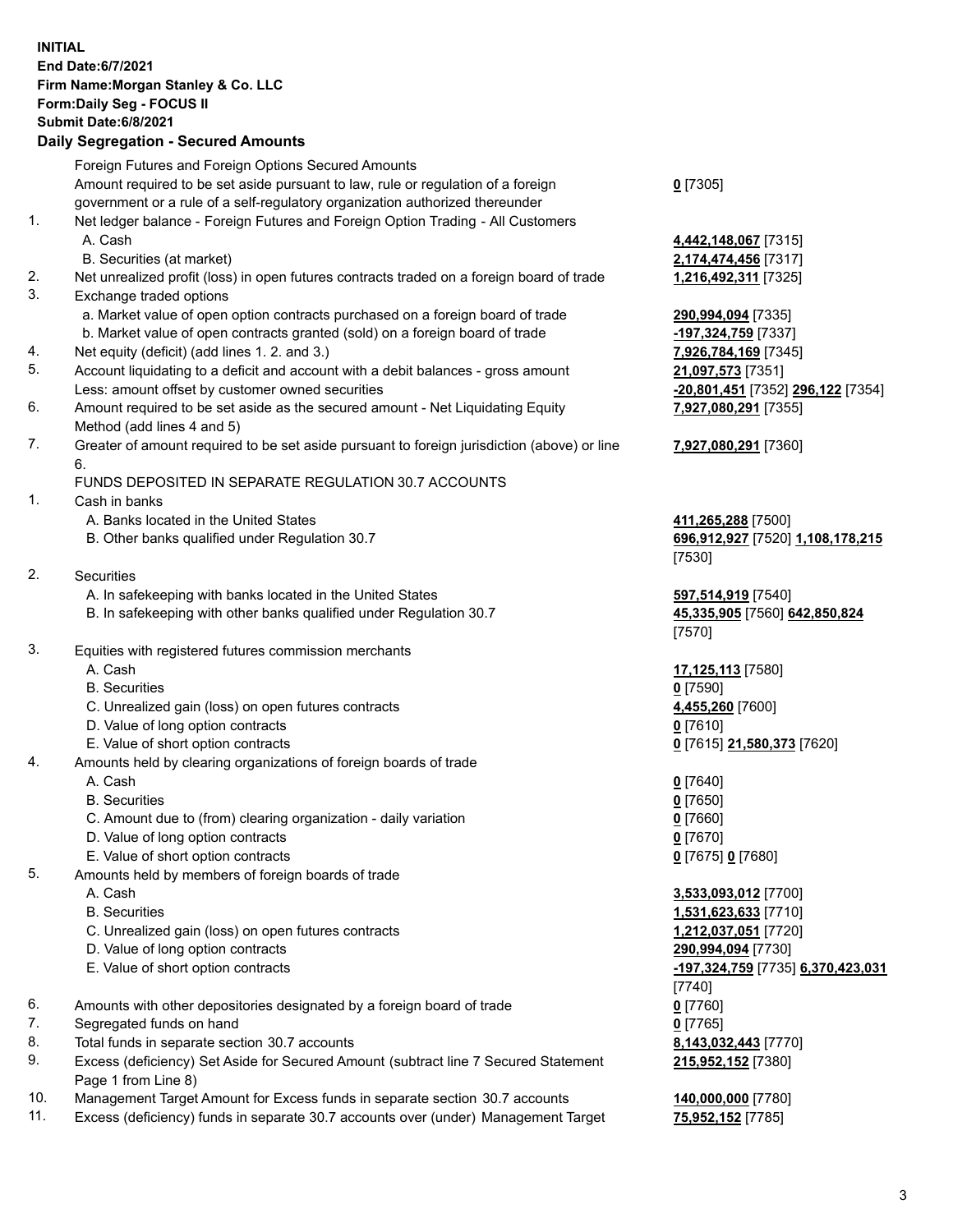**INITIAL End Date:6/7/2021 Firm Name:Morgan Stanley & Co. LLC Form:Daily Seg - FOCUS II Submit Date:6/8/2021 Daily Segregation - Segregation Statement** SEGREGATION REQUIREMENTS(Section 4d(2) of the CEAct) 1. Net ledger balance A. Cash **11,554,223,207** [7010] B. Securities (at market) **8,207,496,195** [7020] 2. Net unrealized profit (loss) in open futures contracts traded on a contract market **5,423,368,352** [7030] 3. Exchange traded options A. Add market value of open option contracts purchased on a contract market **923,912,230** [7032] B. Deduct market value of open option contracts granted (sold) on a contract market **-421,160,781** [7033] 4. Net equity (deficit) (add lines 1, 2 and 3) **25,687,839,203** [7040] 5. Accounts liquidating to a deficit and accounts with debit balances - gross amount **313,973,404** [7045] Less: amount offset by customer securities **-244,302,649** [7047] **69,670,755** [7050] 6. Amount required to be segregated (add lines 4 and 5) **25,757,509,958** [7060] FUNDS IN SEGREGATED ACCOUNTS 7. Deposited in segregated funds bank accounts A. Cash **2,990,832,247** [7070] B. Securities representing investments of customers' funds (at market) **0** [7080] C. Securities held for particular customers or option customers in lieu of cash (at market) **2,669,206,430** [7090] 8. Margins on deposit with derivatives clearing organizations of contract markets A. Cash **14,461,699,621** [7100] B. Securities representing investments of customers' funds (at market) **0** [7110] C. Securities held for particular customers or option customers in lieu of cash (at market) **5,025,508,732** [7120] 9. Net settlement from (to) derivatives clearing organizations of contract markets **-90,550,335** [7130] 10. Exchange traded options A. Value of open long option contracts **923,912,230** [7132] B. Value of open short option contracts **-421,160,781** [7133] 11. Net equities with other FCMs A. Net liquidating equity **7,486,904** [7140] B. Securities representing investments of customers' funds (at market) **0** [7160] C. Securities held for particular customers or option customers in lieu of cash (at market) **0** [7170] 12. Segregated funds on hand **512,781,033** [7150] 13. Total amount in segregation (add lines 7 through 12) **26,079,716,081** [7180] 14. Excess (deficiency) funds in segregation (subtract line 6 from line 13) **322,206,123** [7190]

- 15. Management Target Amount for Excess funds in segregation **235,000,000** [7194]
- 16. Excess (deficiency) funds in segregation over (under) Management Target Amount Excess

**87,206,123** [7198]